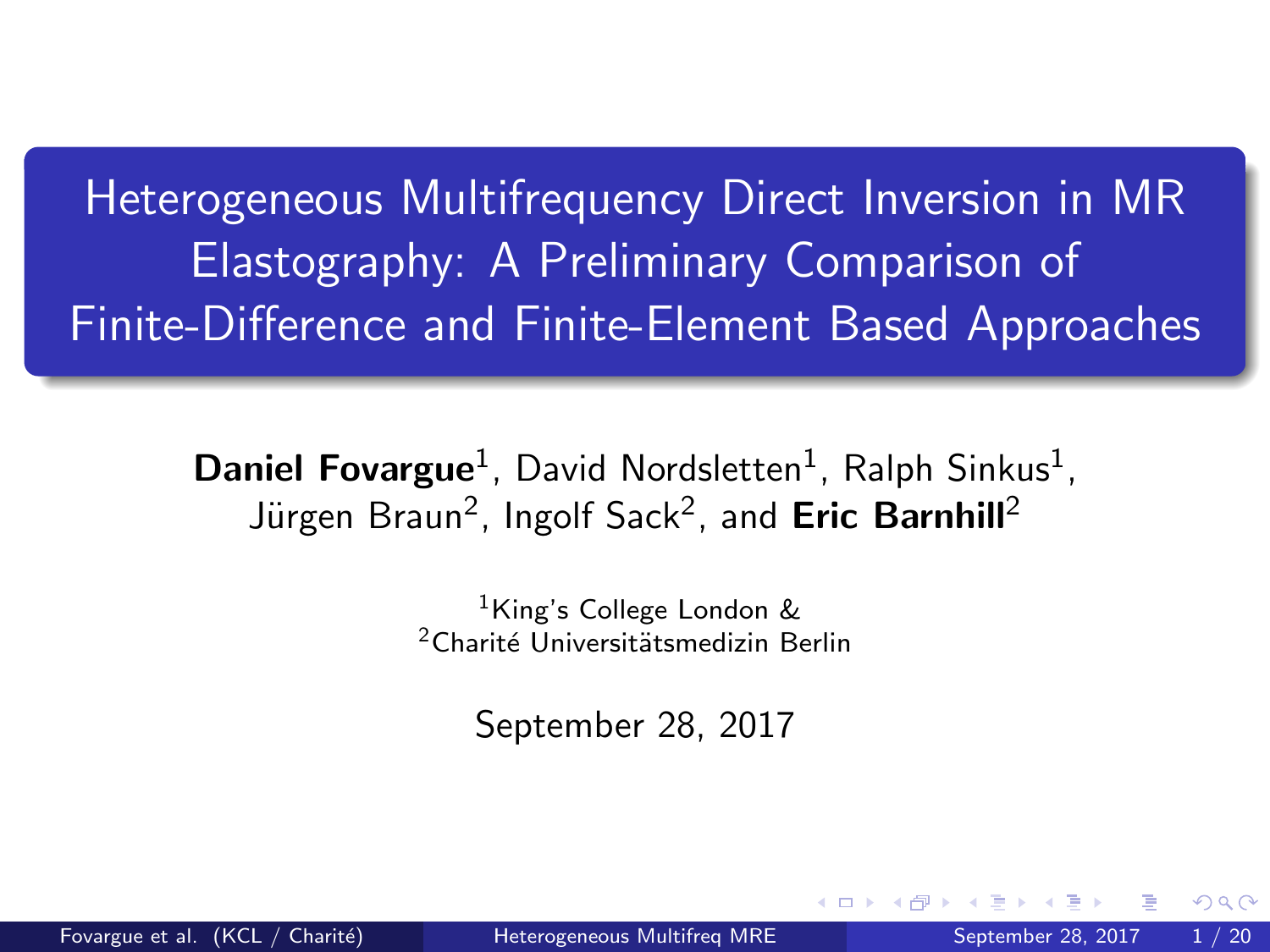



3 [Initial Results & Images](#page-13-0)



4 0 8

→ 何 ▶

≈  $\sim$  $\mathcal{A}$  活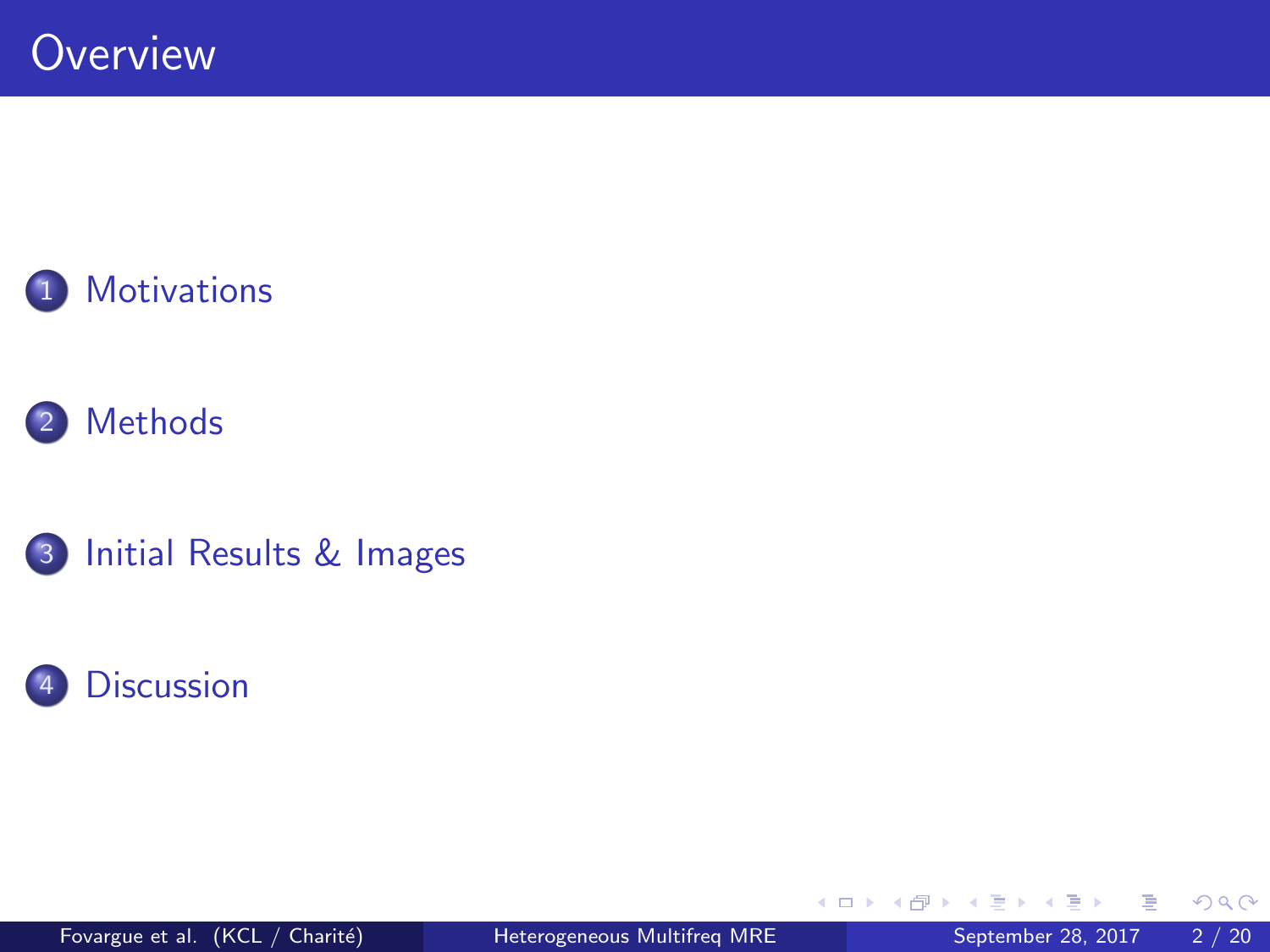<span id="page-2-0"></span>







Fovargue et al. (KCL / Charité) **[Heterogeneous Multifreq MRE](#page-0-0)** September 28, 2017 3 / 20

 $\leftarrow$   $\Box$ 

4 何 ▶ × ∍ 活

× 一 一 三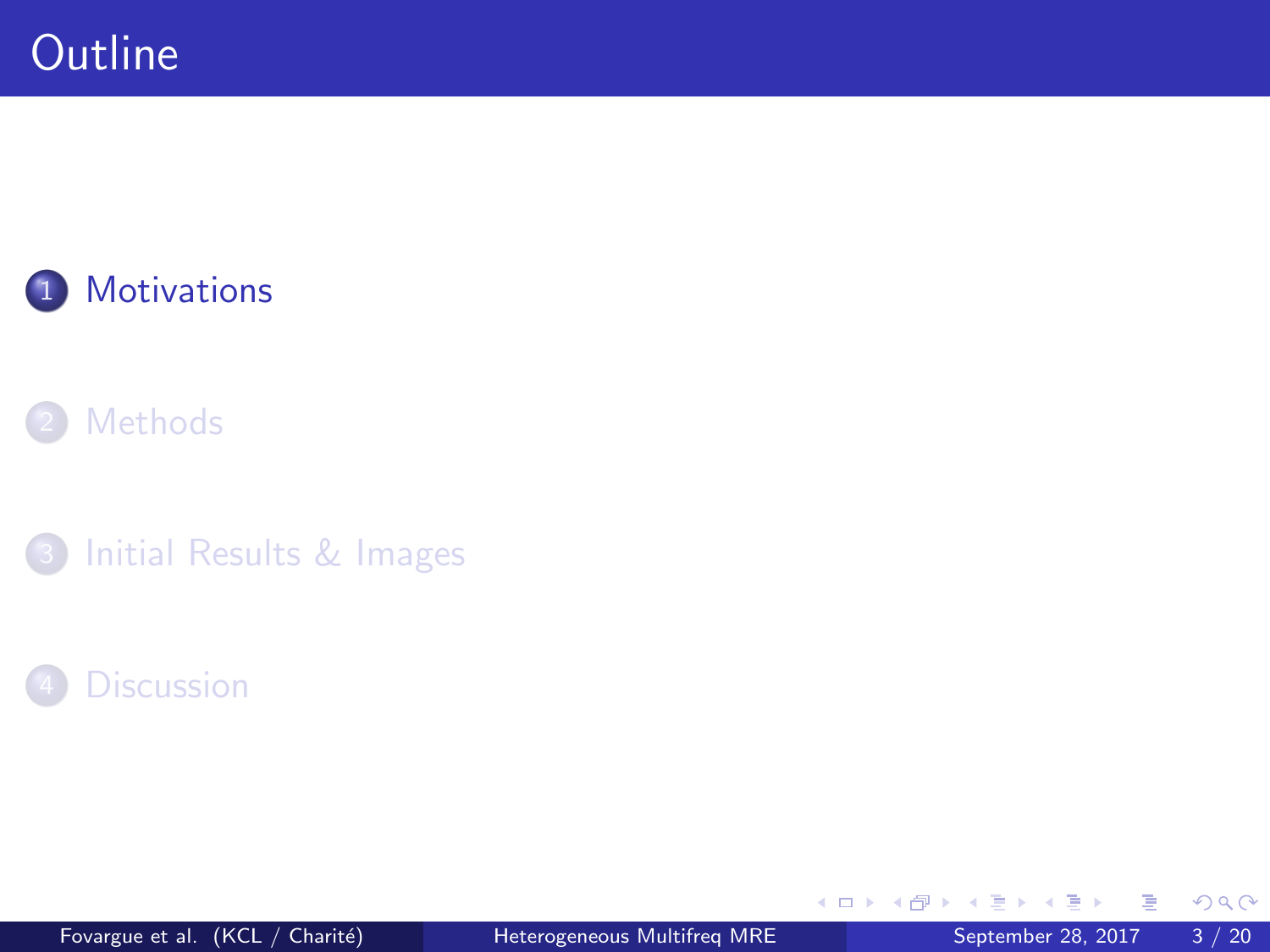- Many reconstruction methods have been published in PDE form (continuous case)
- But, reconstruction results depend on numerical details, which are rarely published
- A more unified and cross-validated approach to MRE reconstruction requires communicating about, and standardizing on, numerical details
- Only after that can the genuine differences between mathematically different reconstruction methods be well understood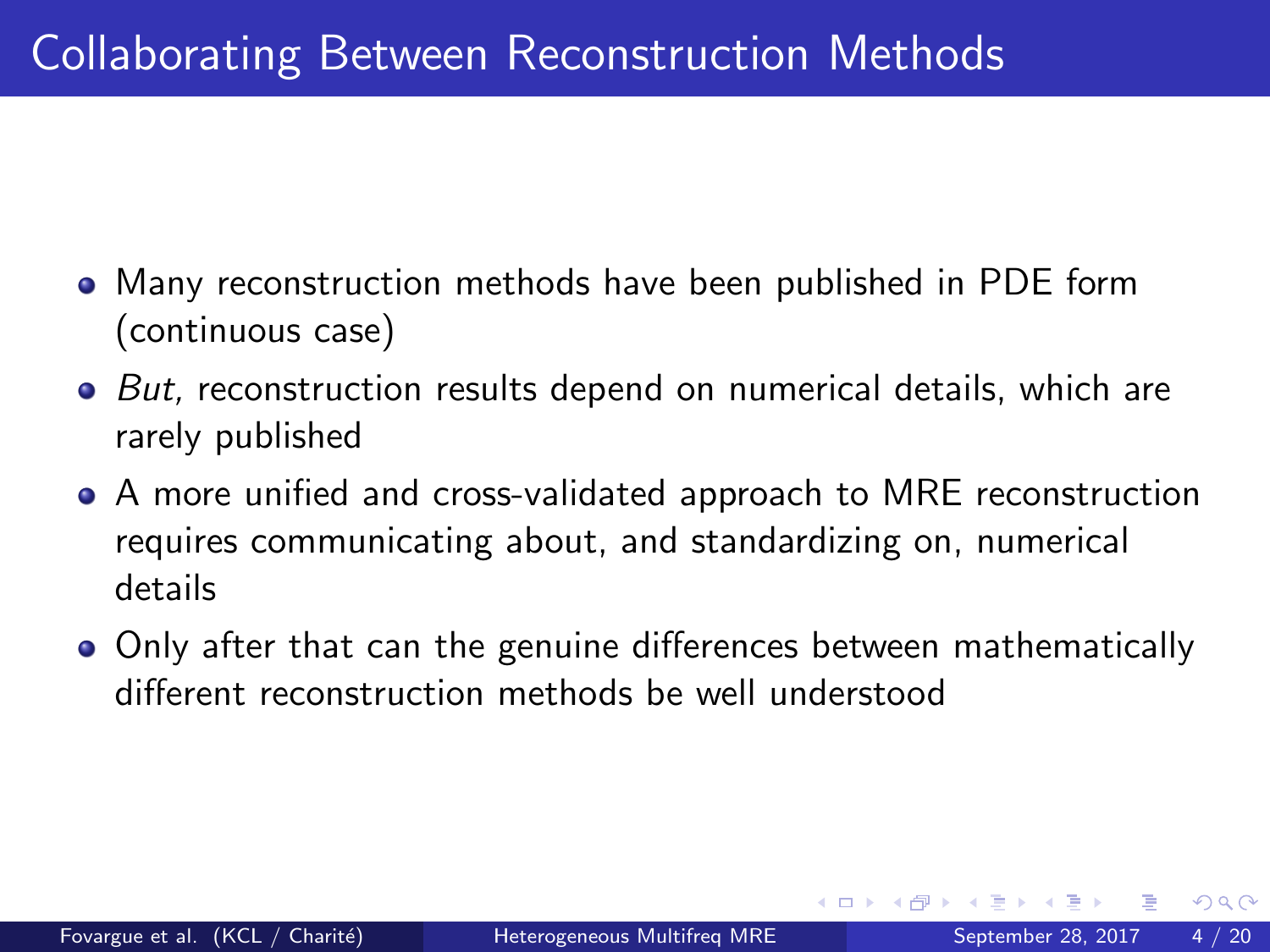#### **Charité**

Heterogeneous multifrequency reconstruction method, multifrequency in vivo acquisitions, pre-processing and denoising

### **KCL**

Finite element reconstruction, finite element simulations, range of different reconstruction techniques (e.g. incorporation of pressure gradient, integration by parts)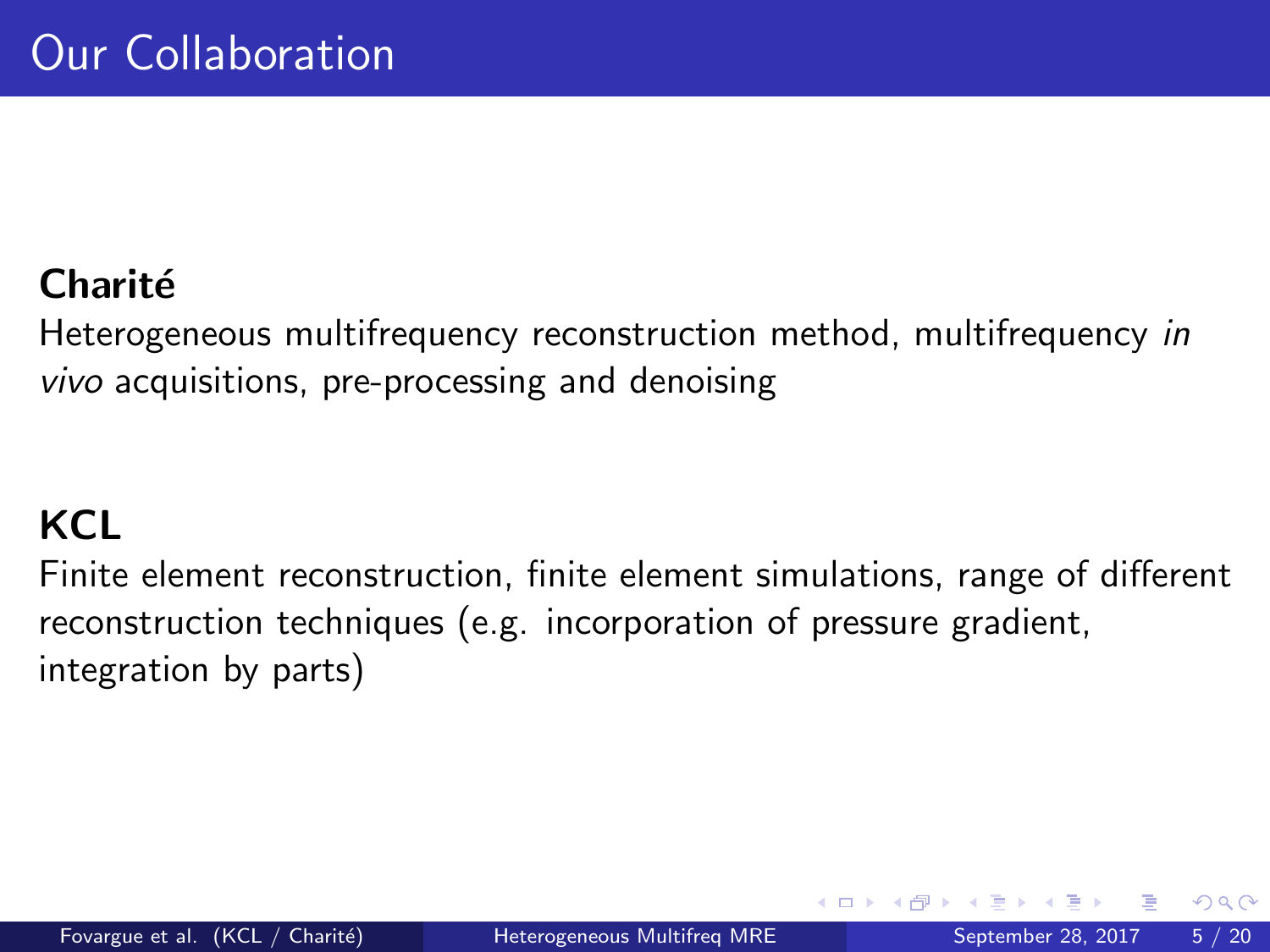Isotropic linear elasticity equations, incompressible, time-harmonic form:

$$
\rho \omega^2 \mathbf{u} + \nabla \cdot (\mathbf{G} \nabla \mathbf{u} + (\nabla \mathbf{u})^T) + \nabla \rho = \mathbf{0}
$$
 (1)

$$
\nabla \cdot \mathbf{u} = 0, \tag{2}
$$

In this iteration: Assume bulk wave is filtered out with a high-pass filter, leaving:

<span id="page-5-0"></span>
$$
\rho \omega^2 \mathbf{u} + \nabla \cdot (\mathbf{G} \nabla \mathbf{u} + (\nabla \mathbf{u})^T) = \mathbf{0},
$$
 (3)

and precalculate derivatives.

Now solve simultaneously across multifrequency acquisitions with a single matrix solve. This iteration: OLS.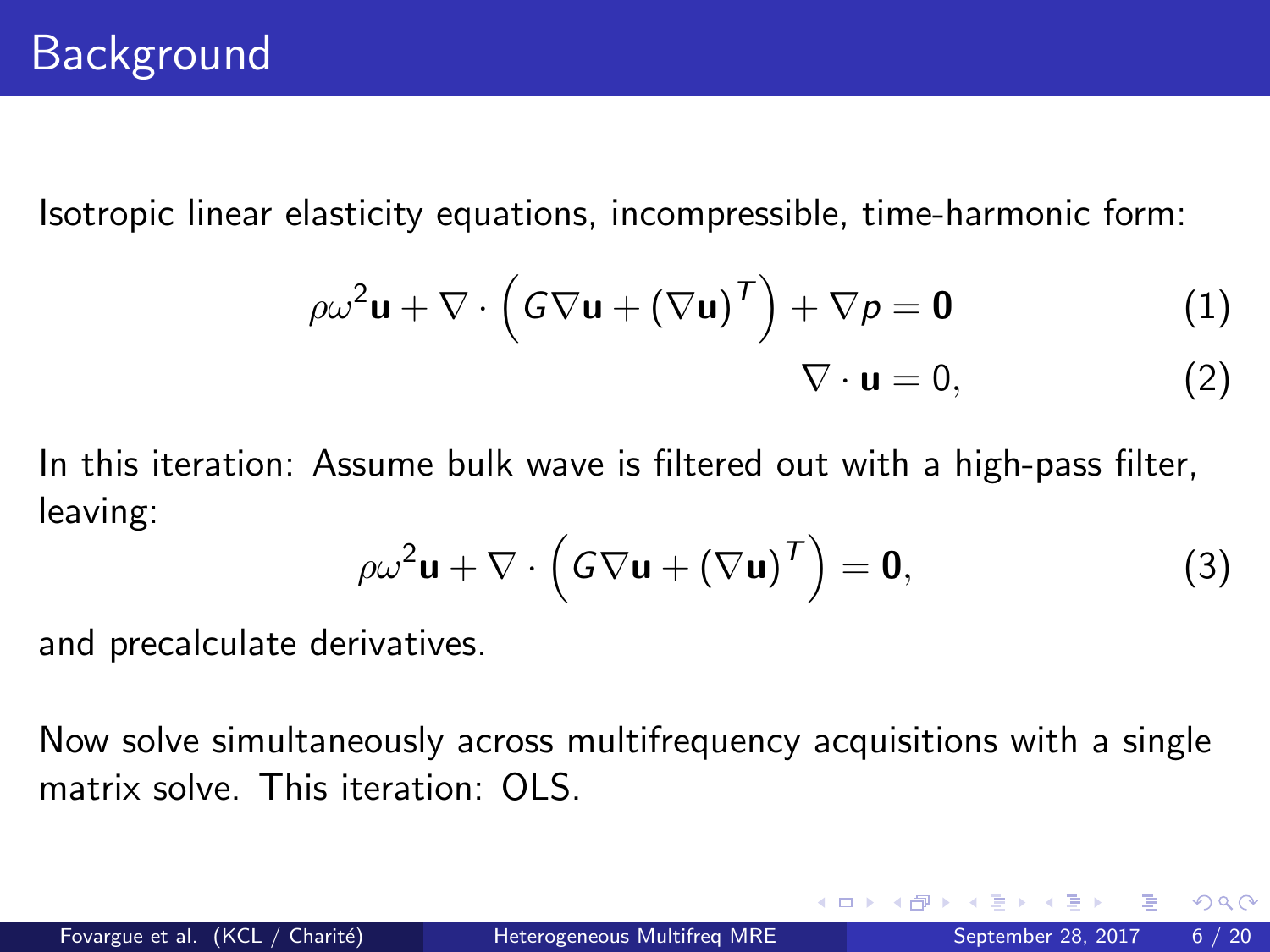# Why Multifrequency 1/2: Eliminates Boundary Condition

1D case, first order ODE:

$$
-\omega^2 u = (\mu u')'
$$
 (4)

General solution is

$$
\mu(x)u'(x) = \mu(0)u'(0) - \omega^2 \int_0^x u(s)ds
$$
 (5)

But  $\mu(0)$  is needed to have a solution. However we can eliminate  $\mu(0)$ using two frequencies:

$$
\frac{\mu(x)u'_1(x)}{u'_1(0)} = \mu(0) - \omega_1^2 \int_0^x u_1(s)ds
$$
  

$$
\frac{\mu(x)u'_2(x)}{u'_2(0)} = \mu(0) - \omega_2^2 \int_0^x u_2(s)ds
$$
 (6)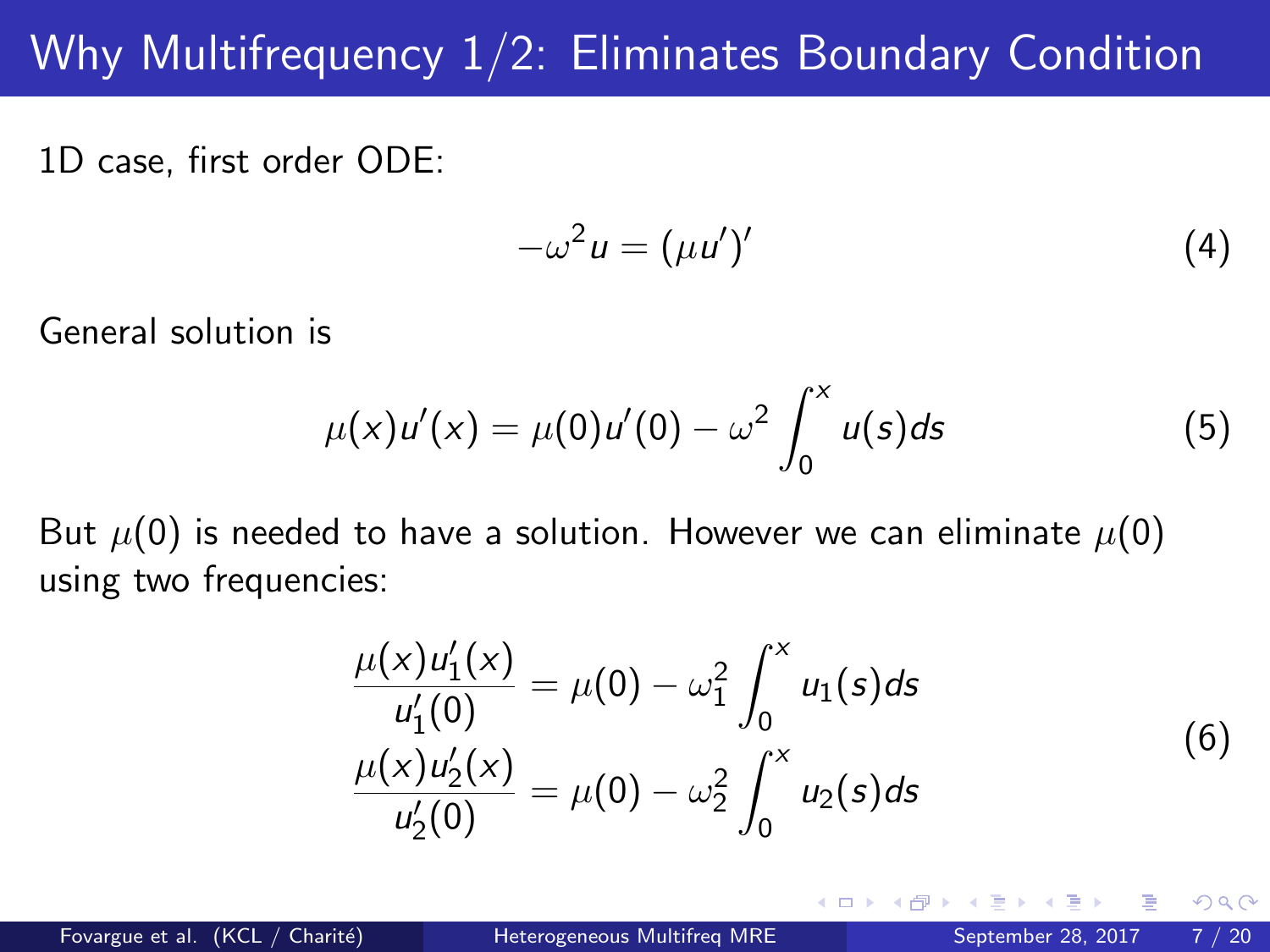Again in 1D case, considering the linear system  $A\mu = b$ :

$$
A = \begin{pmatrix} a_1 & -a_2 & 0 & 0 & \dots & 0 & 0 \\ 0 & a_2 & -a_3 & 0 & \dots & 0 & 0 \\ 0 & 0 & a_3 & -a_4 & \dots & 0 & 0 \\ \vdots & \vdots & \ddots & \ddots & \ddots & \ddots & \vdots \\ 0 & 0 & 0 & 0 & \dots & a_{N-1} & -a_N \end{pmatrix}
$$

If any  $a_i$  are zero, A is no longer invertible. However when  $\mu$  is  $M \times N$  and A is  $(\geq 2)M \times N$ , projection of A onto space of  $\mu$  may be invertible even with some missing  $a_i$  without regularization.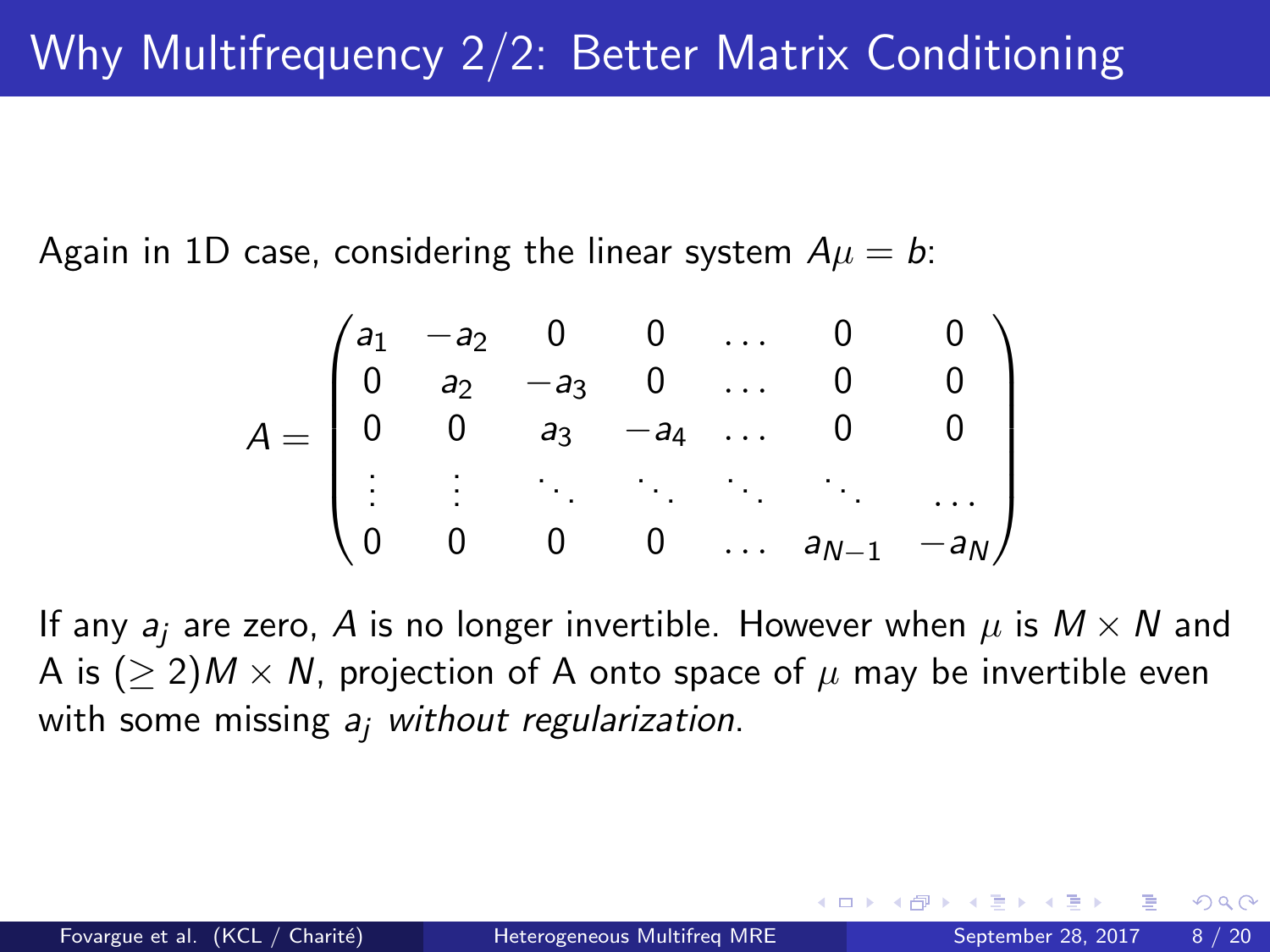# <span id="page-8-0"></span>Why Direct: Better Estimate of First Order PDE

- Inverse elasticity problem is first-order PDE, as  $\mu, \mu'$  and  $\lambda, \lambda'$  are solved for.
- However, the forward elasticity problem is a second order, elliptical PDE as  $u''$  is also present.
- **•** First order PDEs may contain *jumps* or *discontinuities* in the field.
- Elliptical second-order PDEs are very smooth smooth first derivatives!
- Consequently a *forward* estimation method produces heavily smoothed estimates of discontinuous solution spaces, while a *direct* method can estimate these discontinuities and avoid contamination of the solution by them (IF accompanied by the right numerics).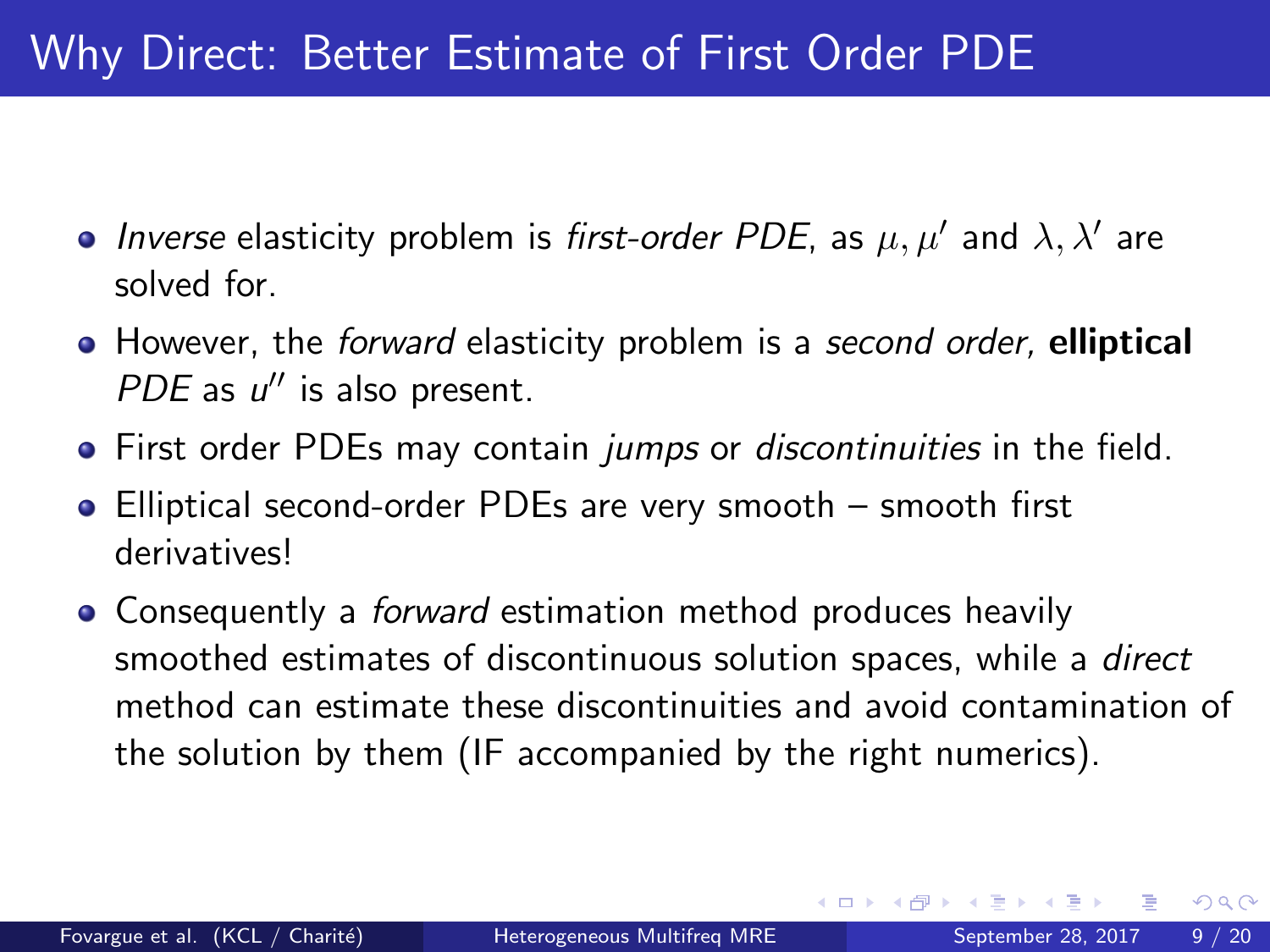<span id="page-9-0"></span>







Fovargue et al. (KCL / Charité) **[Heterogeneous Multifreq MRE](#page-0-0)** September 28, 2017 10 / 20

4 日下 4 母

**D** ∍ × J. 活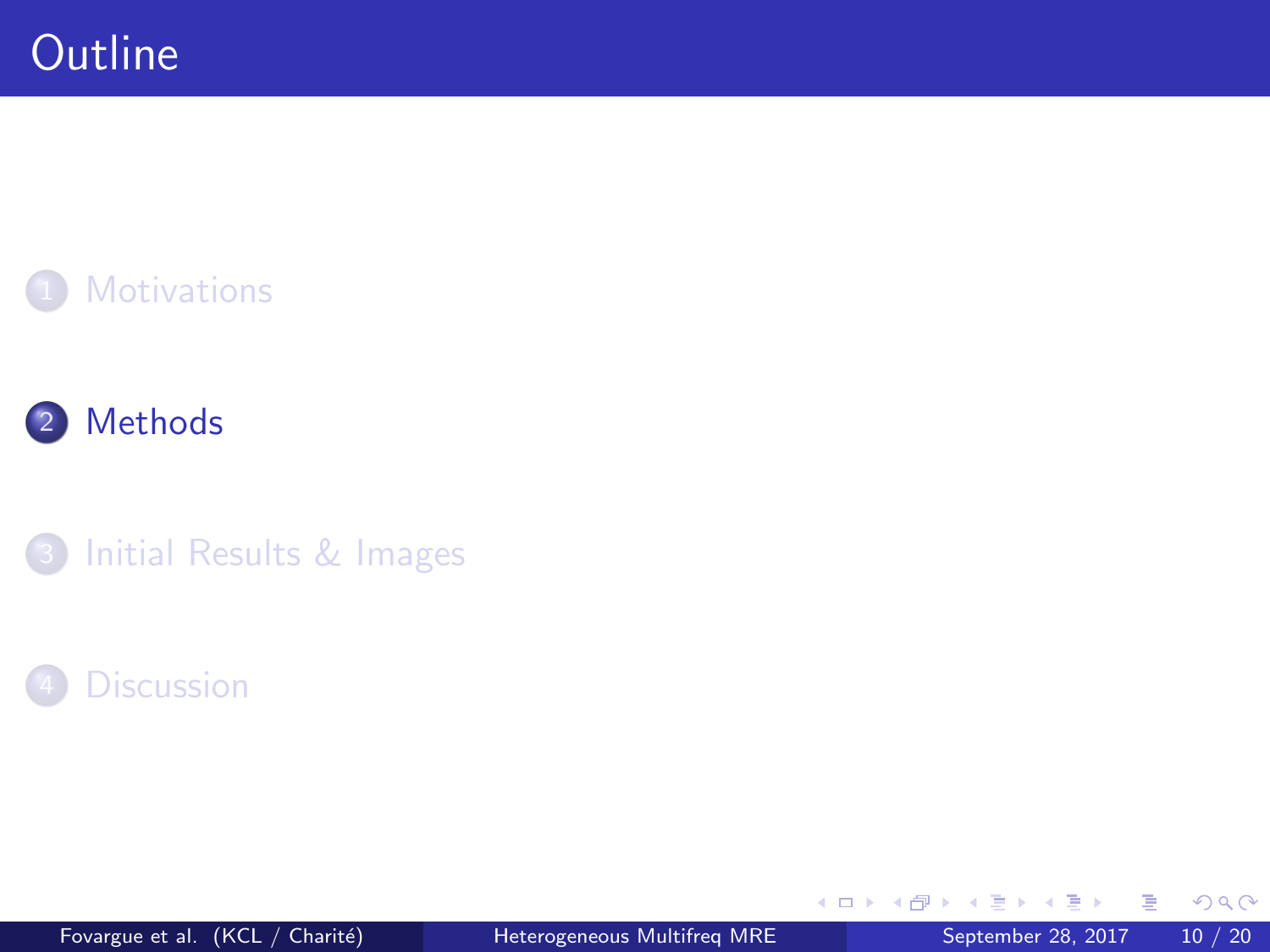<span id="page-10-0"></span>The FD reconstruction utilizes second order difference stencils for all derivatives of [\(3\)](#page-5-0) and constructs a matrix system to solve globally for the spatially variable G:

$$
\begin{bmatrix}\n\nabla \cdot \epsilon_1 & \epsilon_1 \\
\nabla \cdot \epsilon_2 & \epsilon_2 \\
\vdots & \vdots \\
\nabla \cdot \epsilon_n & \epsilon_n\n\end{bmatrix}\n\begin{bmatrix}\nI \\
\nabla T\n\end{bmatrix}\n\mu = -\rho\n\begin{bmatrix}\n\omega_1 & & & \\
& \omega_2 & & \\
& & \dots & \\
& & & \omega_n\n\end{bmatrix}^2\n\begin{bmatrix}\n\mathbf{u}_1 \\
\mathbf{u}_2 \\
\vdots \\
\mathbf{u}_n\n\end{bmatrix}
$$
\n(7)

4 0 8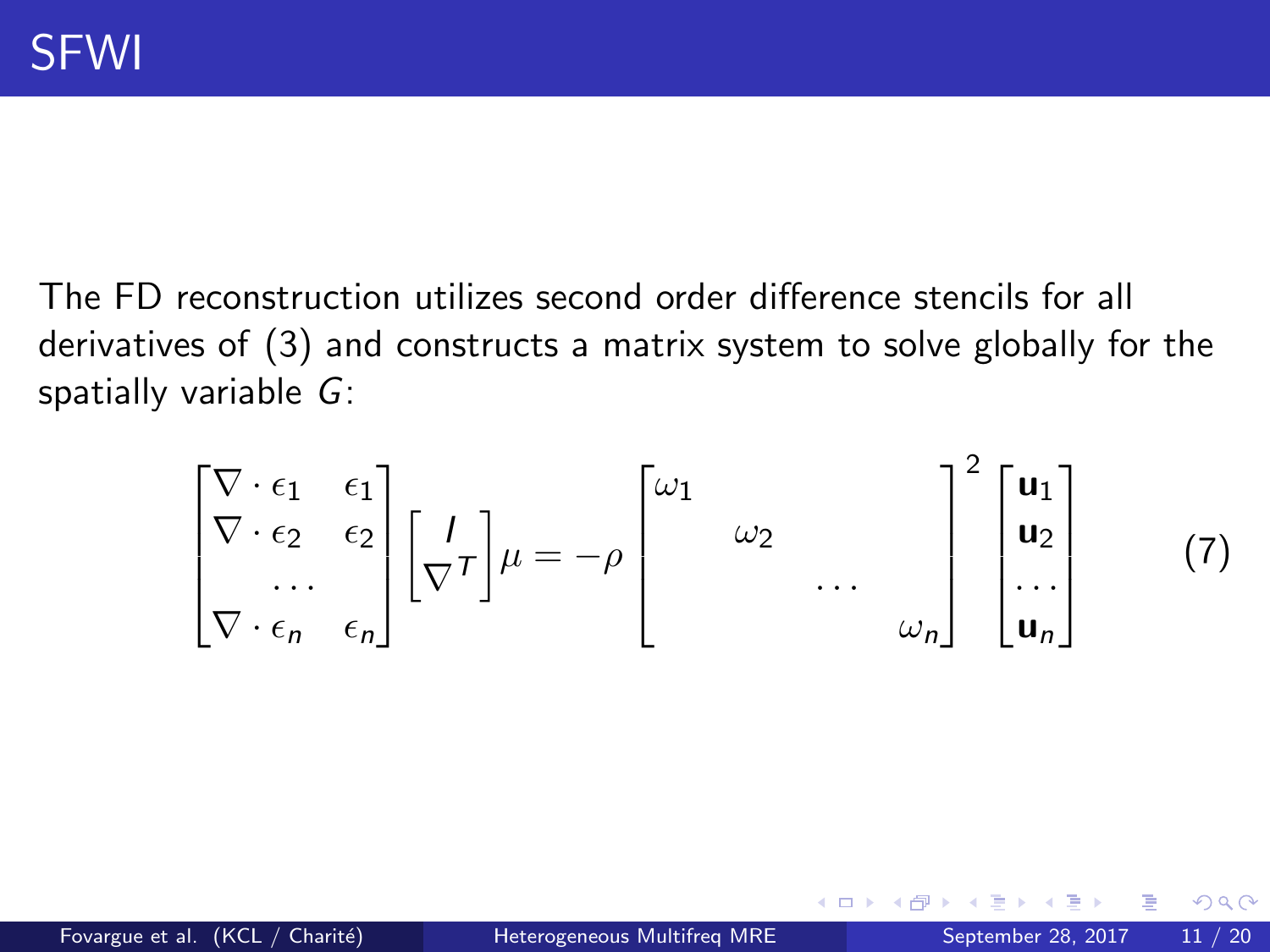### <span id="page-11-0"></span>FEM

The FEM solves the weak form of [\(3\)](#page-5-0)

$$
\int_{\Omega} \left( \rho \omega^2 \mathbf{u} \cdot \mathbf{w} - G \left( \nabla \mathbf{u} + (\nabla \mathbf{u})^{\mathsf{T}} \right) : \nabla \mathbf{w} \right) d\Omega +
$$
\n
$$
\int_{\Gamma} G \left( \nabla \mathbf{u} + (\nabla \mathbf{u})^{\mathsf{T}} \right) \cdot \mathbf{n} \cdot \mathbf{w} d\Gamma = 0,
$$
\n(8)

where the test function, w, is chosen to be zero on the boundary, Γ, so that the boundary integral is removed. Standard construction of FEM matrices, using quadratic hexahedral elements, leads to the discretized system

$$
KG = \rho \omega^2 MU.
$$
 (9)

Tikhonov regularization of the stiffness is employed by adding the Laplacian of G to the equations to be minimized. The final system is

$$
\left(\mathbf{K}^{\mathsf{T}}\mathbf{K} + \alpha_{\mathsf{G}}\mathbf{D}_{\mathsf{G}}^{\mathsf{T}}\mathbf{D}_{\mathsf{G}}\right)\mathbf{G} = \rho\omega^2\mathbf{K}^{\mathsf{T}}\mathbf{M}\mathbf{U}
$$
\n(10)

after applying least squa[re](#page-12-0)s [a](#page-8-0)[n](#page-9-0)d where  $D_G$  is a [disc](#page-10-0)re[t](#page-10-0)[e L](#page-11-0)a[p](#page-8-0)[l](#page-9-0)a[ci](#page-13-0)an [o](#page-13-0)[pe](#page-0-0)[rat](#page-19-0)or.

Fovargue et al. (KCL / Charité) **[Heterogeneous Multifreq MRE](#page-0-0)** September 28, 2017 12 / 20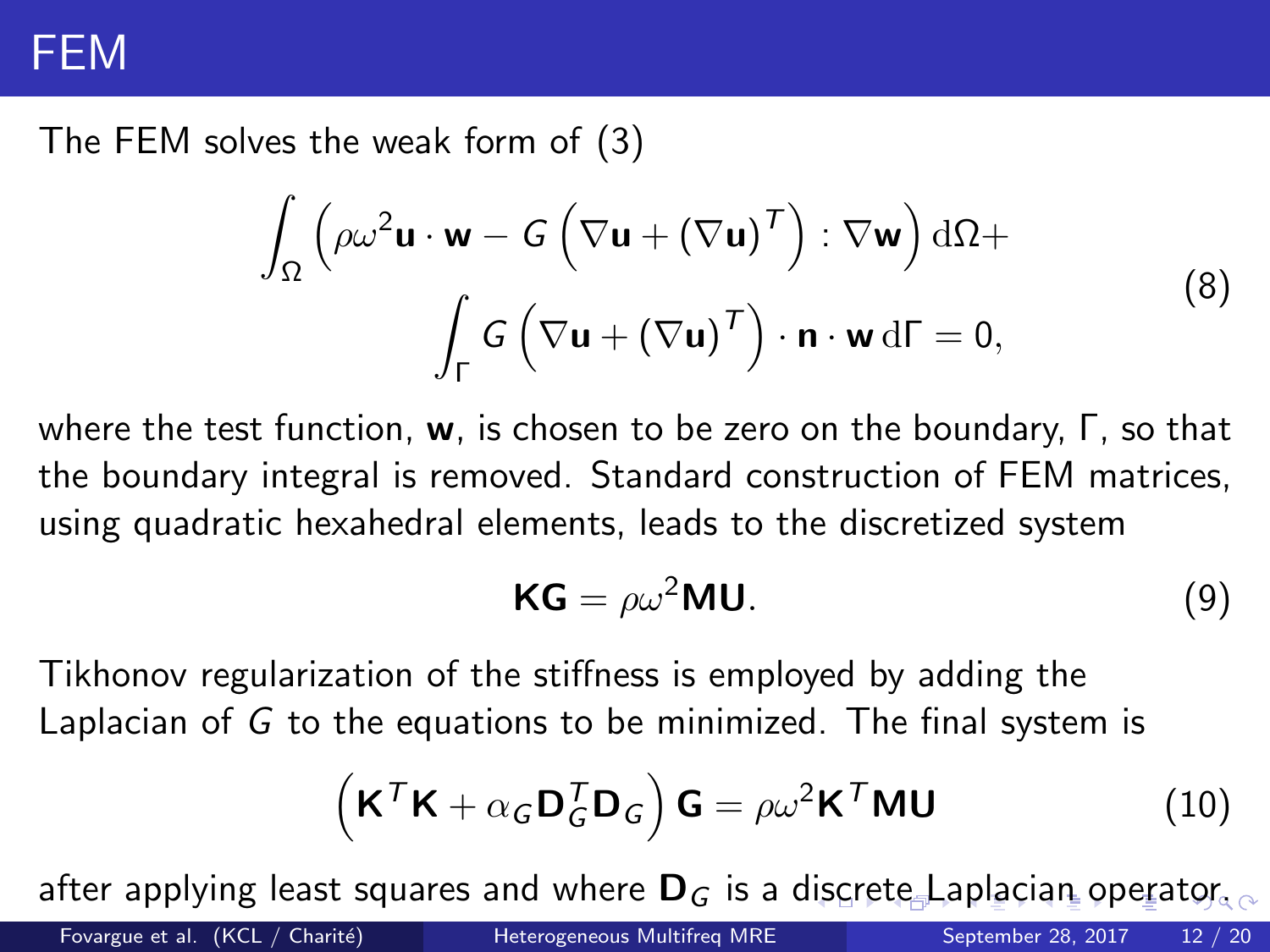<span id="page-12-0"></span>Subjects:

- Gel phantom
- Abdominal acquisition cohort
- **•** Brain acquisition cohort

Image filtering scheme:

- Laplacian-Based Phase Unwrapping
- Denoising in complex dualtree wavelet basis with
- Overlapping Group Sparsity thresholding
- 3D 4th order Butterworth highpass filter (normalized cutoff  $\omega = 0.03$ )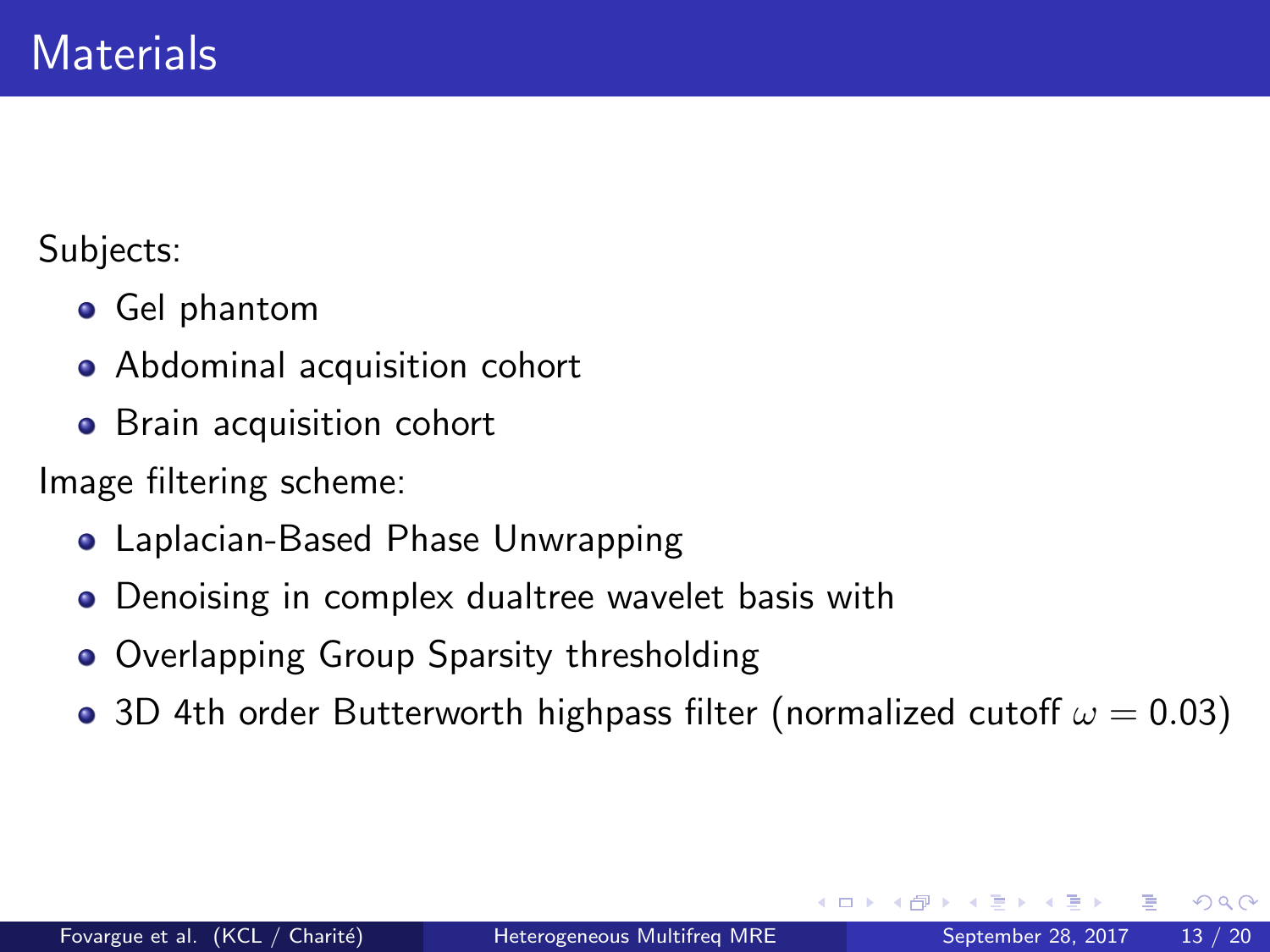<span id="page-13-0"></span>







Fovargue et al. (KCL / Charité) **[Heterogeneous Multifreq MRE](#page-0-0)** September 28, 2017 14 / 20

4 日下

∢母 × ≈ ×  $299$ 

活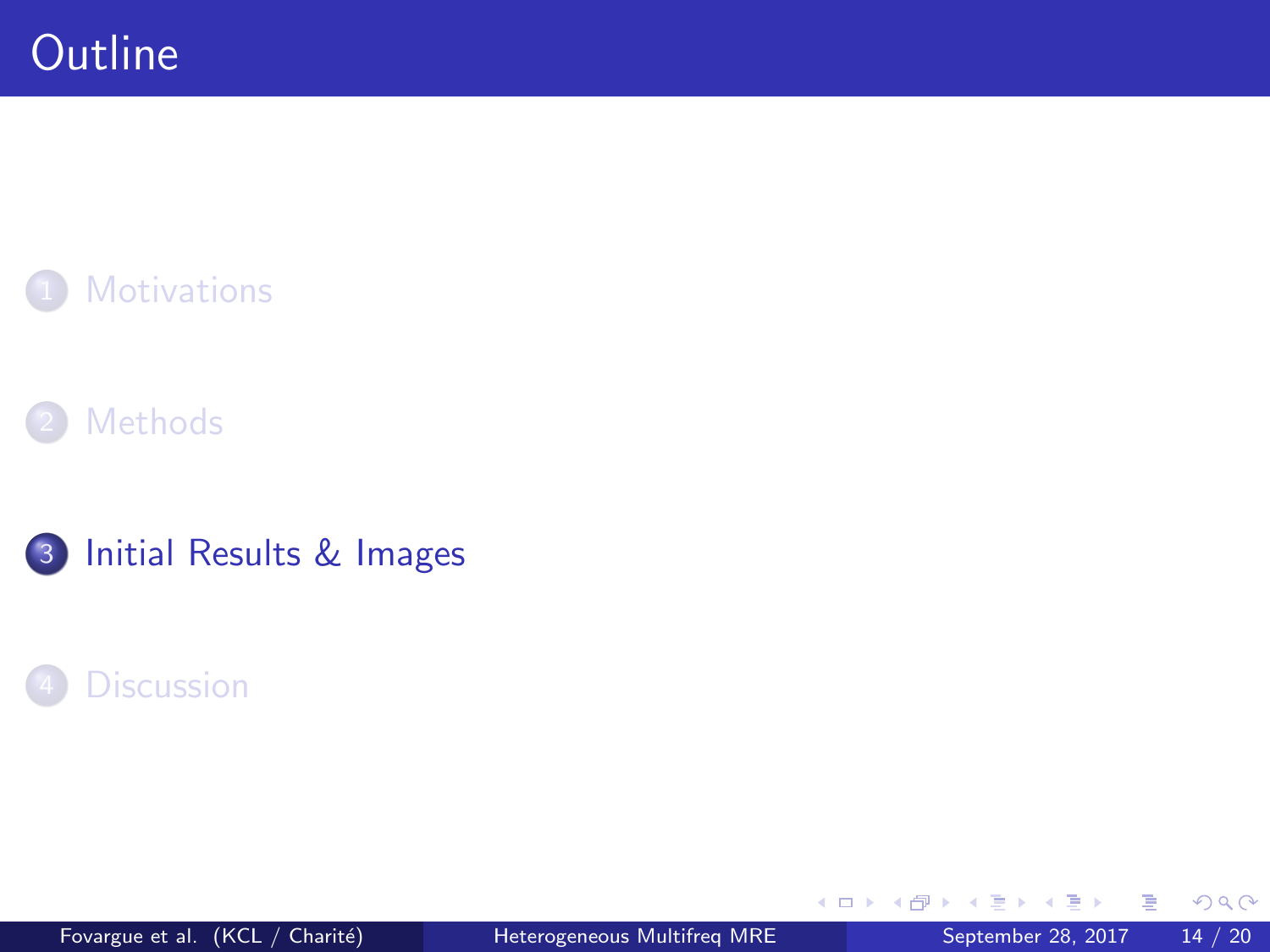# Multiple Frequencies Improves Matrix Conditioning



 $QQ$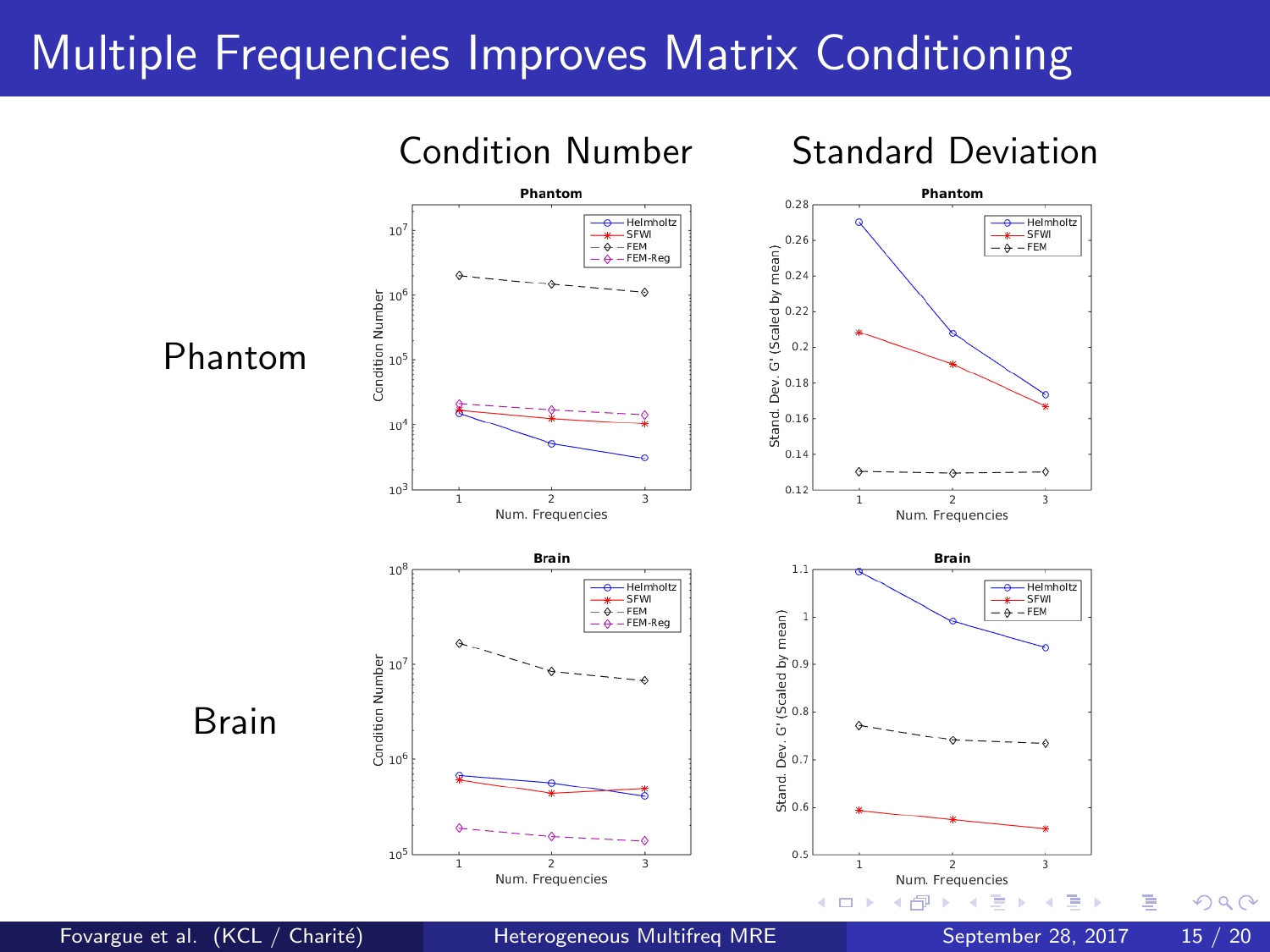## Reconstruction of gel phantom



 $\begin{bmatrix} 1 & -2 & 1 \end{bmatrix}$ 





**∢ ⊡** 

1500

Fovargue et al. (KCL / Charité) **[Heterogeneous Multifreq MRE](#page-0-0)** September 28, 2017 16 / 20

Þ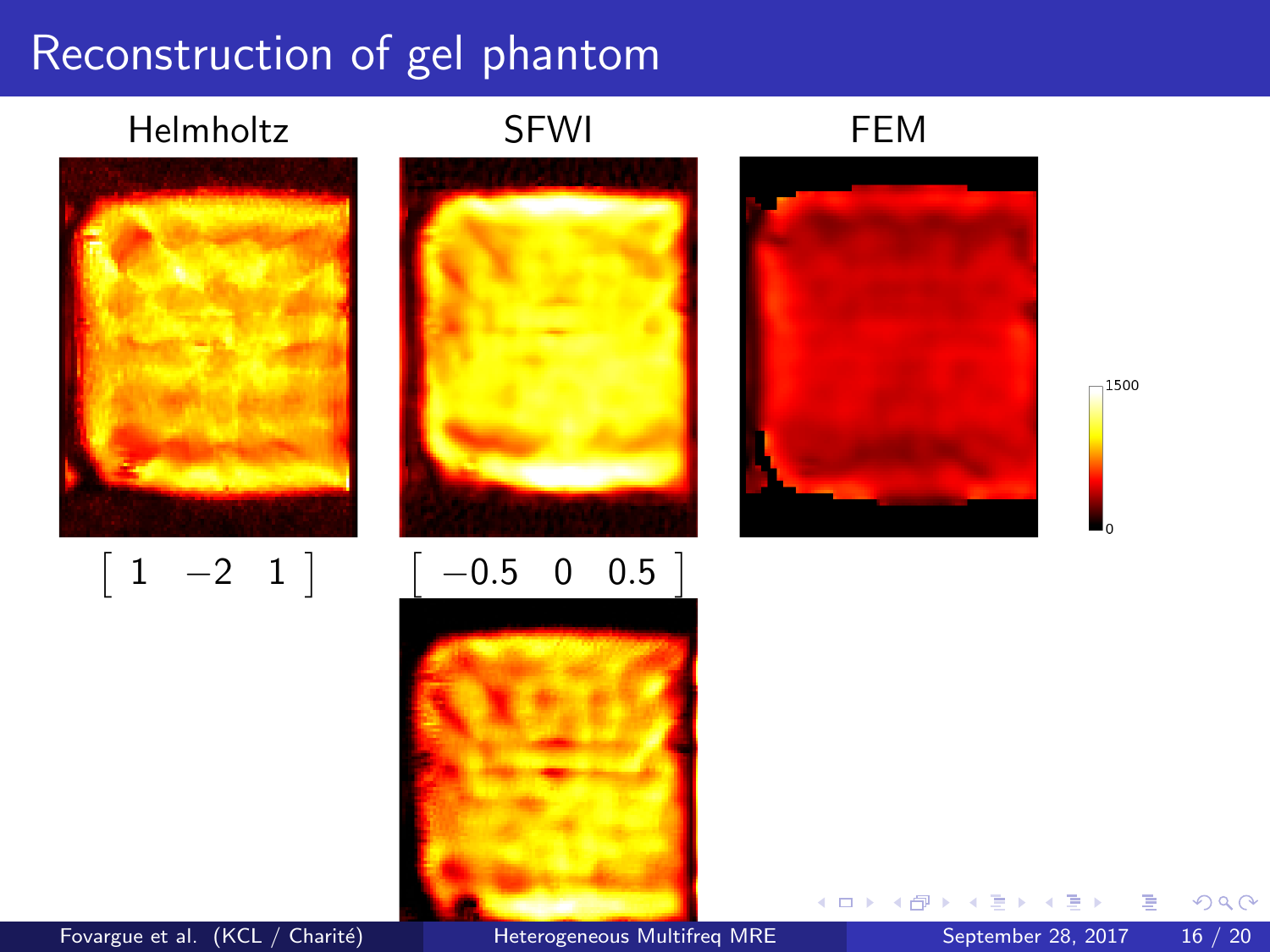# **Other Preliminary Reconstructions**



Abdomen: 30, 40, 50, 60 Hz. Brain: 30, 40, 50 Hz

Fovargue et al. (KCL / Charité) **[Heterogeneous Multifreq MRE](#page-0-0)** September 28, 2017 17 / 20

 $\leftarrow$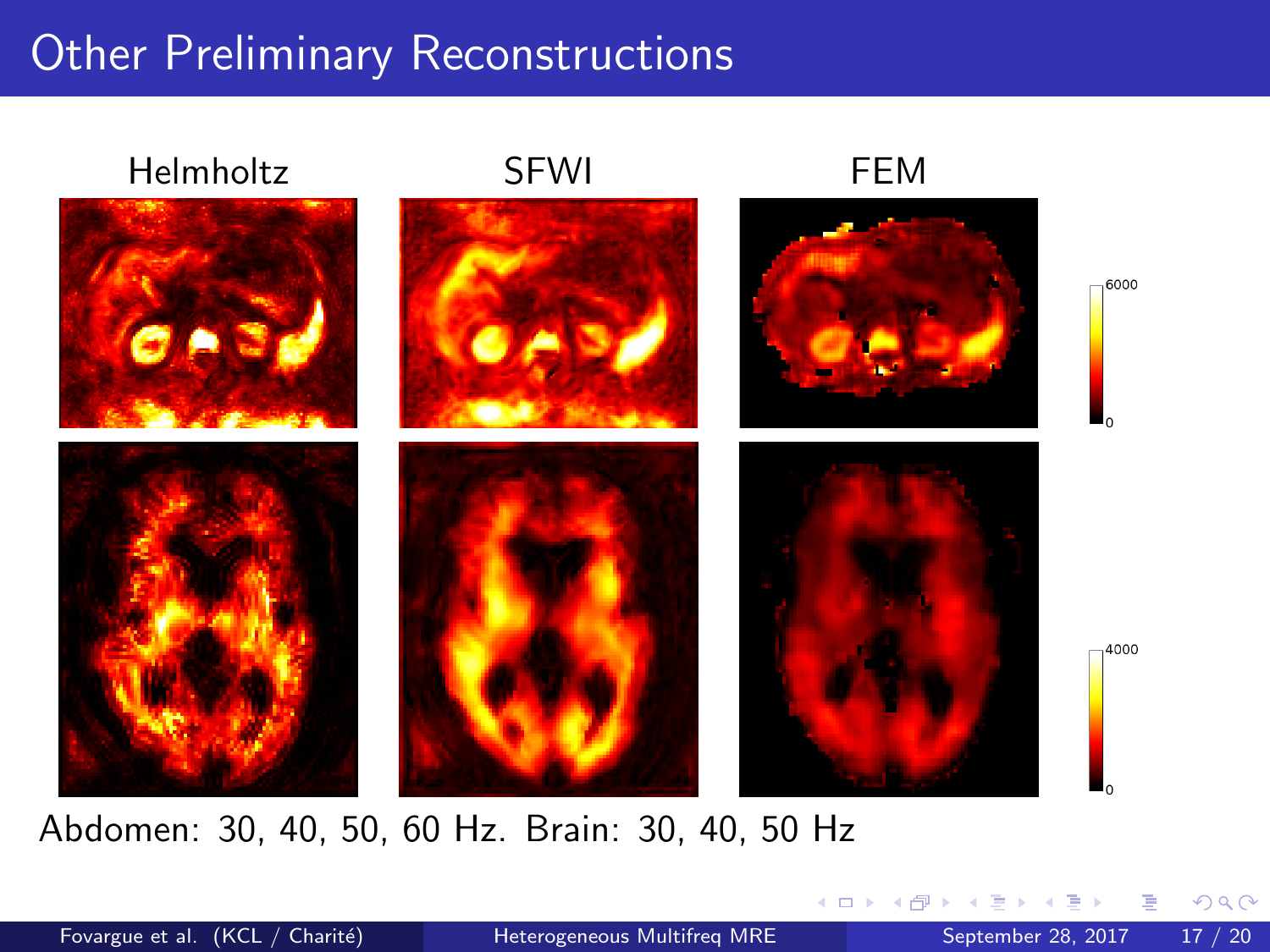<span id="page-17-0"></span>







Fovargue et al. (KCL / Charité) **[Heterogeneous Multifreq MRE](#page-0-0)** September 28, 2017 18 / 20

4 0 8 4 母

**D** ∍ ×  $299$ 

活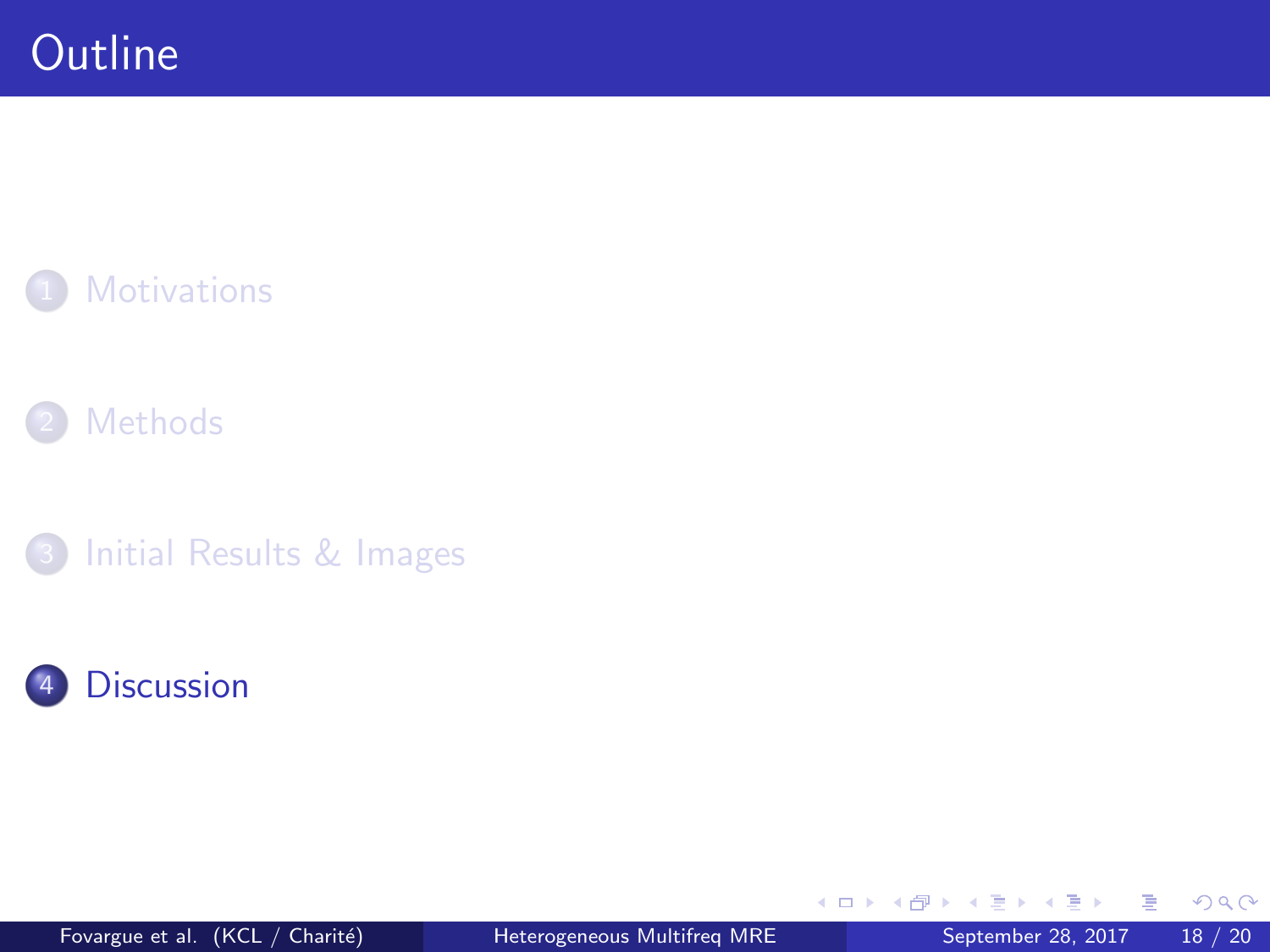#### Some Early Observations

- Even minor changes to numerical implementation shift the result
- Least-squares solve is too smooth TV-type penalties needed to sharpen it up

#### Future Work

- Compare with other N-L formulations: integration by parts, pressure term in solve (KCL)
- Sparsity-promoting penalties for solve: shearlet, smoothed-TV, TGV (EB)
- Finite volume implementations (EB)